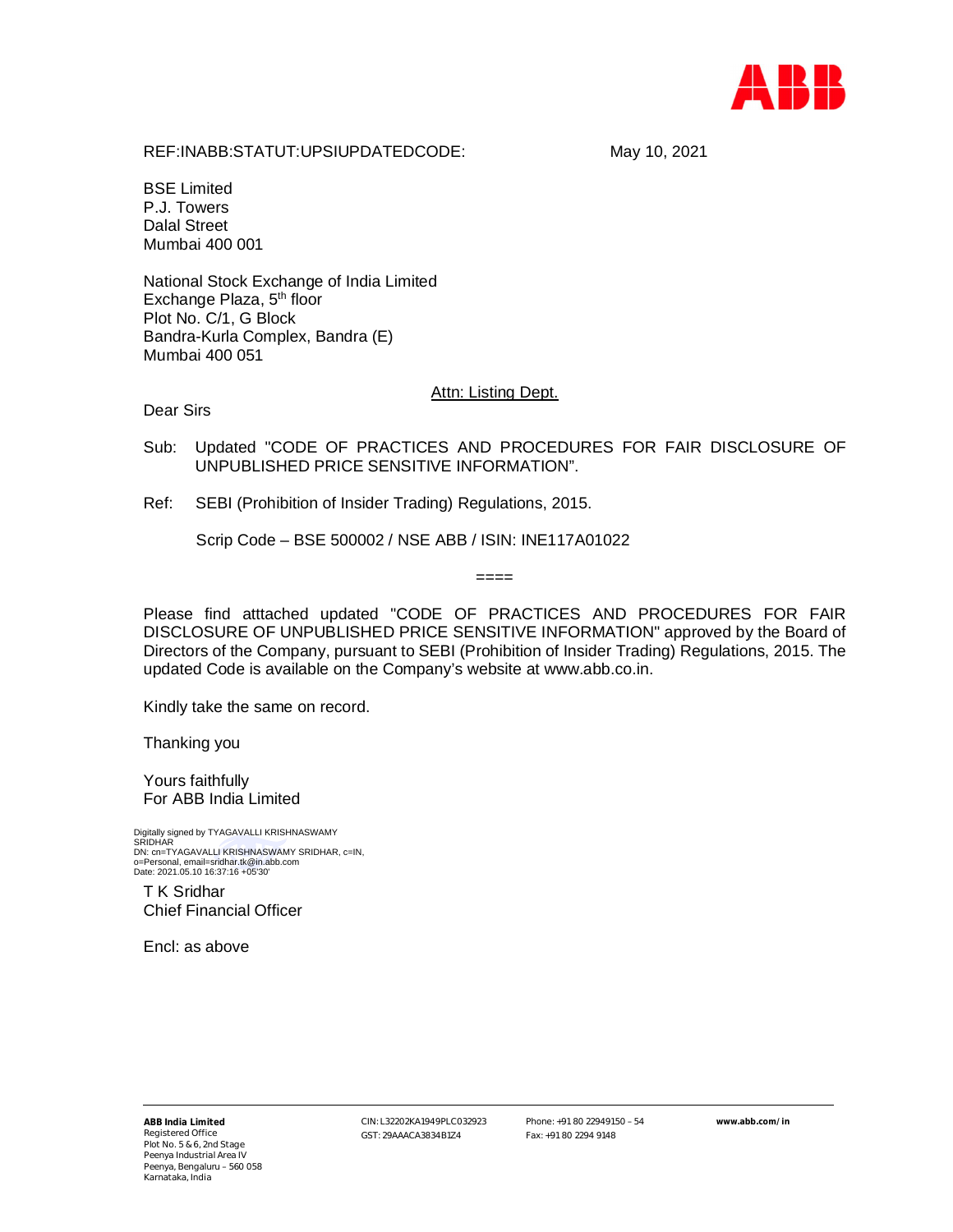

# **CODE OF PRACTICES AND PROCEDURES FOR FAIR DISCLOSURE OF UNPUBLISHED PRICE SENSITIVE INFORMATION**

### [Under Regulation 8 of the Regulations]

### 1. Overseeing and co-coordinating disclosure:

- (a) The Board shall identify a Senior Officer who would be responsible for ensuring timely and adequate disclosure of Unpublished Price Sensitive Information ("**Chief Investor Relations Officer**") pursuant to this Code as required under the Regulations. In case no Chief Investor Relations Officer is appointed by the Board, the Compliance Officer shall be the Chief Investor Relations Officer and shall discharge and perform the relevant powers, duties and responsibilities of the Chief Investor Relations Officer hereunder.
- (b) In case the Chief Investor Relations Officer is not the Compliance Officer, he shall report to, and abide by the directions and instructions issued by, the Managing Director and shall also co-ordinate with the Compliance Officer.
- (c) The Chief Investor Relations Officer shall be responsible for ensuring that the Company complies with continuous disclosure requirements, overseeing and coordinating disclosure of Unpublished Price Sensitive Information to stock exchanges, analysts, shareholders and media, and educating employees on disclosure policies and procedures.
- (d) All disclosure/dissemination whatsoever of any information (save and except disclosure required to be made under any law (including the Regulations) or under this Code) on behalf of the Company shall be first marked to the Chief Investor Relations Officer for approval. Any such information shall be made public or published on behalf of the Company only if the same is approved by the Chief Investor Relations Officer. In case of doubt, the Chief Investor Relations Officer shall consult and seek approval of the Managing Director before disclosure / dissemination of such information.
- (e) Should any disclosure / dissemination of information on behalf of the Company take place accidentally without the prior approval referred to above, the person responsible for such disclosure / dissemination shall forthwith inform the Chief Investor Relations Officer about such disclosure / dissemination, irrespective of whether such information is Price Sensitive Information or not.

### 2. Responding to Market Rumours

- (a) The employees, officers and Directors of the Company shall promptly direct any queries or requests for verification of market rumours received from Stock Exchanges or any regulatory authorities or from the press or media or from any other source to the Chief Investor Relations Officer.
- (b) The Chief Investor Relations Officer shall, on receipt of requests as aforesaid, consult the Managing Director and respond to the same without any delay.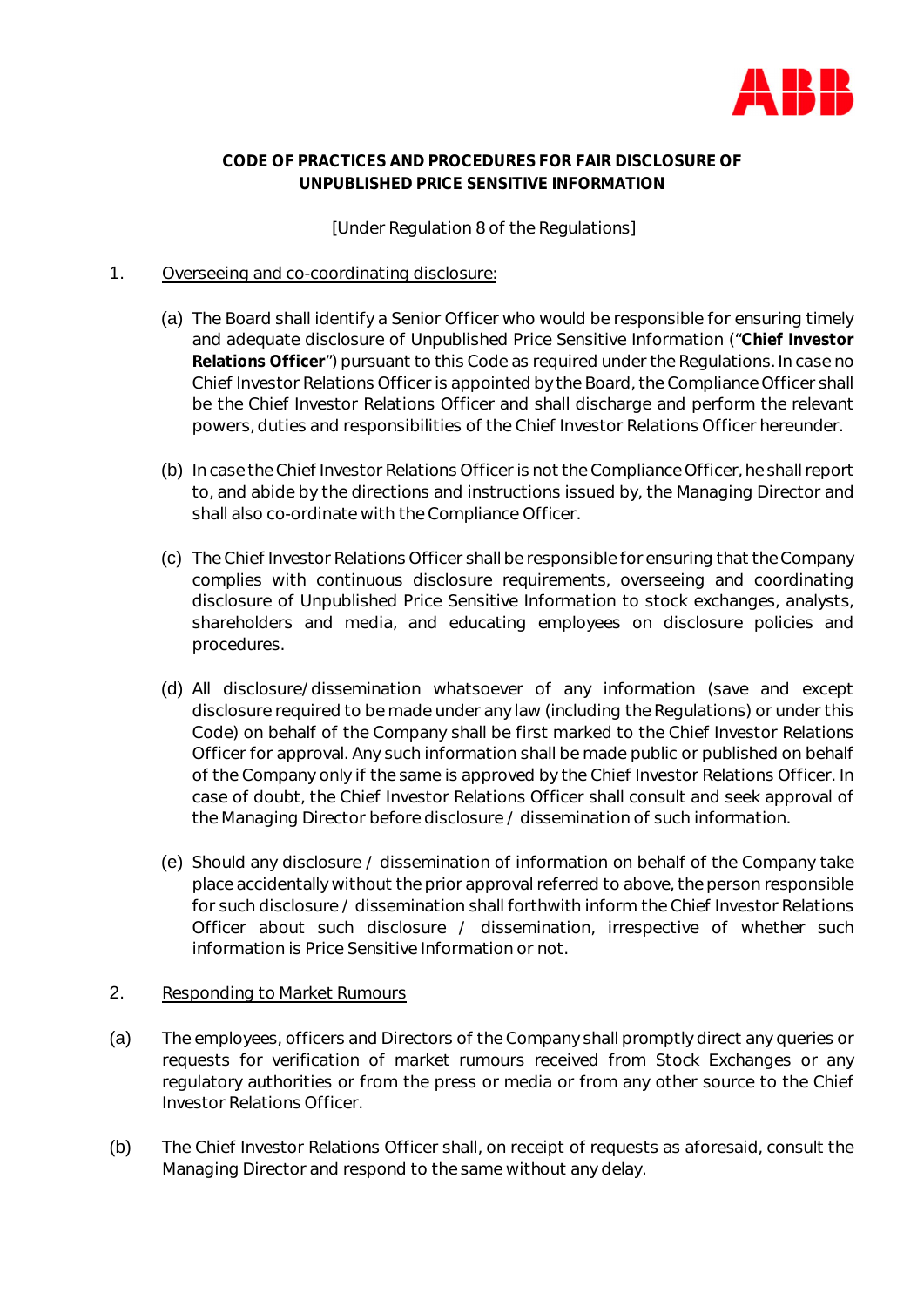

(c) The Chief Investor Relations Officer shall be responsible for deciding, in consultation with the Managing Director, as to the necessity of a public announcement for verifying or denying rumours and thereafter making appropriate disclosures PROVIDED THAT no disclosure in response to the queries/request shall be made by the Chief Investor Relations Officer when the Managing Director does not approve the same.

### 3. Timely reporting of shareholdings / ownership and changes in ownership

The Chief Investor Relations Officer shall be responsible for ensuring that disclosures of shareholdings/ownership of major shareholders and disclosure of changes in ownership as required under the Regulations and / or any other rules/regulations made under the Securities and Exchange Board of India Act, 1992 are made in a timely and adequate manner.

# 4. Disclosure/dissemination of Unpublished Price Sensitive Information with special reference to analysts and institutional investors:

- (a) No person, except those authorised by the Chief Investor Relations Officer /Compliance Officer or the Managing Director, shall disclose any information relating to the business activities of the Company to analysts and institutional investors.
- (b) All Directors, officers and employees of the Company shall follow the guidelines given hereunder while dealing with analysts and institutional investors: -

Sharing of information: The Directors, officers and employees of the Company, shall provide only public information to analysts and institutional investors. In case non-public information is proposed to be provided, the person proposing to provide such information shall consult the Chief Investor Relations Officer in advance. The Chief Investor Relations Officer shall, in such cases, ensure that that the information provided to the analyst or institutional investor as above is made public simultaneously with such disclosure.

The Company shall take extreme care and caution when dealing with analysts' questions that raise issues outside the intended scope of discussion.

Unanticipated questions may be noted and a considered response given later. If the answer to any question requires dissemination of Unpublished Price Sensitive Information, a public announcement should be made before responding to the same.

#### (c) Recording of discussion:

All analyst or institutional investor meetings shall be attended by the Chief Investor Relations Officer, and another senior employee of the Company. The Chief Investor Relations Officer shall, in order to avoid misquoting or misrepresentation, arrange for recording the discussions at the meeting.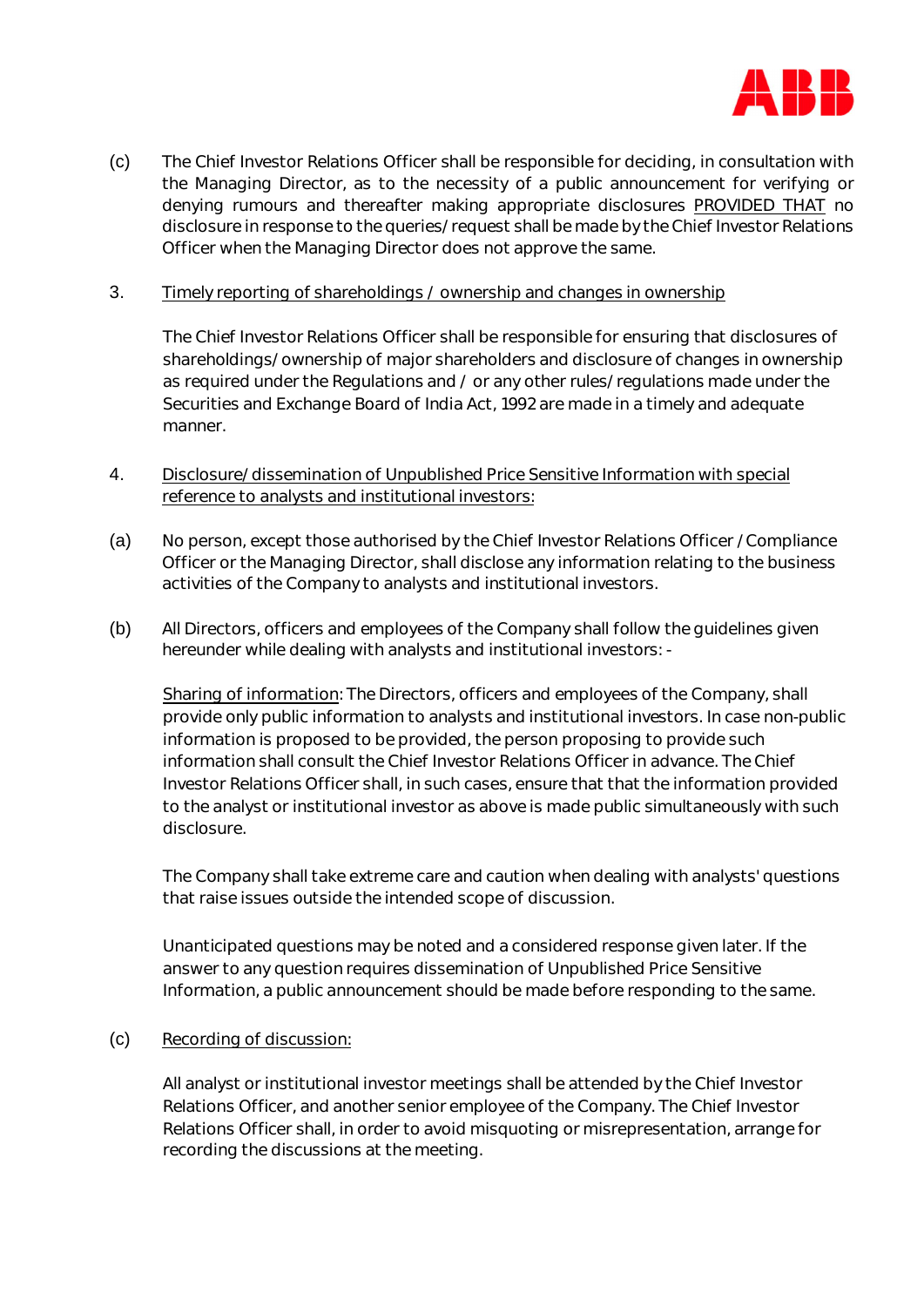

### (d) Simultaneous release of information:

Whenever the Company proposes to organize meetings with analysts, the Company shall issue a press release or post relevant information on its web site after every such meeting. The Company may also consider live web casting of analyst meets.

The Chief Investor Relations Officer shall be responsible for drafting of the press release or the text of the information to be posted on the Company's web-site, in consultation with the Managing Director.

### (e) Medium of disclosure/dissemination:

The Company shall disclose / disseminate all Unpublished Price Sensitive Information on a continuous and in a timely manner to Stock Exchanges where its Securities are listed and thereafter to the press.

As a good corporate practice, the Unpublished Price Sensitive Information disclosed to the Stock Exchanges and to the press may also be supplemented by prompt updates on the Company's web site. The Company may also consider other modes of public disclosure of Unpublished Price Sensitive Information so as to improve investor access to the same.

### 5. Need to know basis

The Chief Investor Relations Officer shall ensure handling of all UPSI on a need-to-know basis.

### 6. Determination of Legitimate Purpose

The Company shall be guided by the definition of 'Legitimate Purpose' as provided in its Code of Conduct to Regulate, Monitor and Report Trading by Insider of the Company (the "Insider Trading Code") and the Securities and Exchange Board of India (Prohibition of Insider Trading), Regulations, 2015. The CEO shall be the final deciding authority on whether an item constitutes a Legitimate Purpose or not on a case-to-case basis. In the event of lack of clarity on whether an item constitutes a Legitimate Purpose or not, the person sharing the information shall forward the matter for determination by the CEO, who shall decide on the matter.

# 7. **Disclaimer**:

This Code is subordinate to the Listing Regulations or other applicable statutory provisions including Companies Act, 2013 (collectively referred to as the "Regulations"), as amended, and in the event of disparity between this Code and the Regulations (including due to subsequent amendments to the Regulations), the provisions of the Regulations will prevail and there would not be any necessity to amend this Code to that extent.